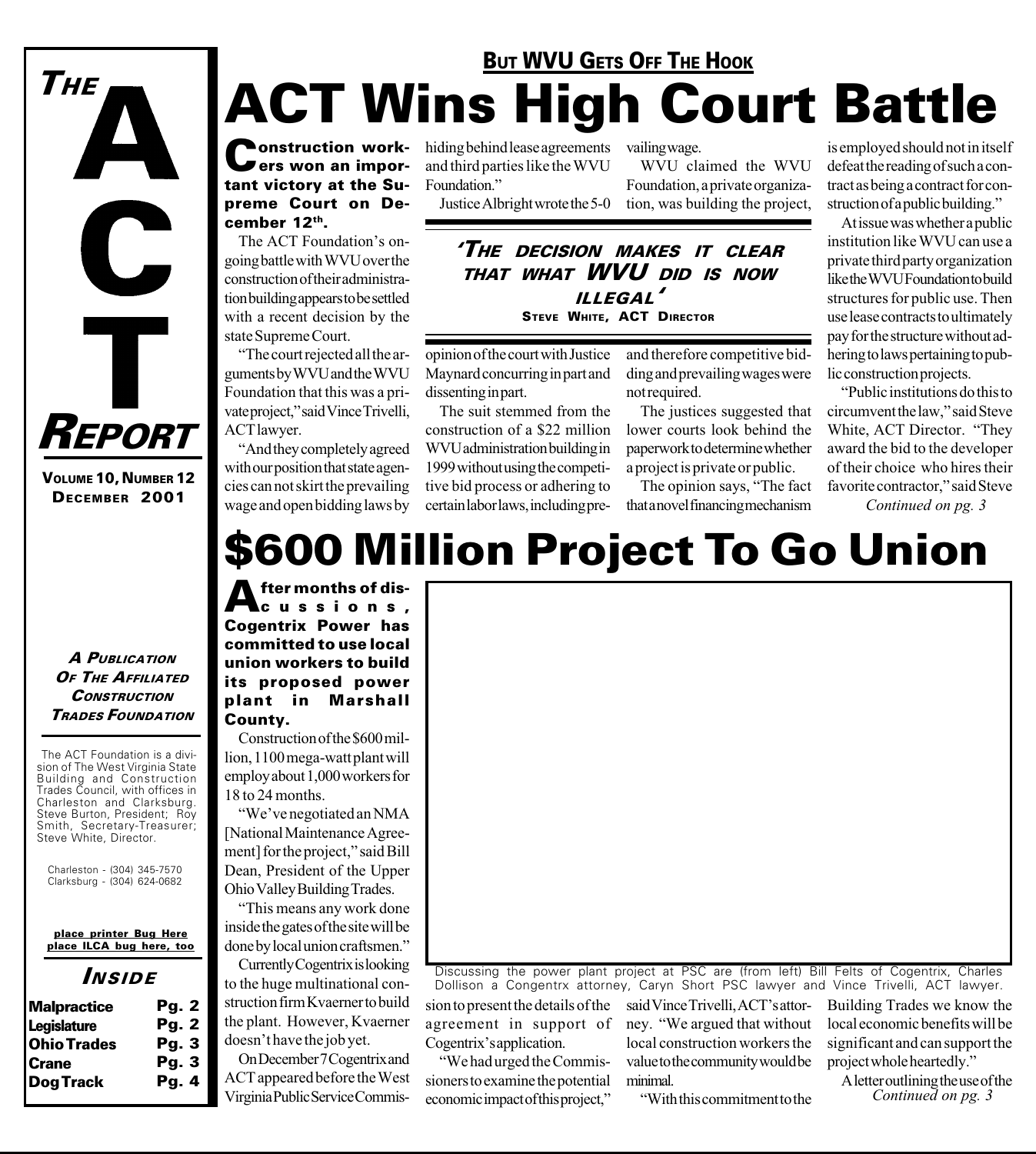#### PAGE 2 **THE ACT REPORT** DECEMBER 2001

### Trades Get Ready for Legislative Session In 2002

**W**ith the start of the<br>**W** new legislative session quickly approaching, the WV State Building Trades and ACT are preparing a legislative agenda.

According to ACT's Legislative Representative "B.B." Smith, there are a number of legislative issues to promote, watch or try to defeat next year.

Promoting apprenticeship on public projects is a big priority. Recognizing state construction contracts set the standards for the industry, many states have taken actions to make sure apprentices are used.

For example, Washington State requires that state projects use fifteen percent apprentices.

This could lower construction cost for the state and help apprentices get the real world experience they need," said Smith.

Economic development accountability will again be a topic for debate. New reports from the Wise administration confirm what ACT has claimed many times in the past. Huge sums of tax payer dollars are being spent, or not collected, in the name of

economic development but no one knows where the money goes or what jobs are created.

Legislation will be reintroduced to require more data be collected and more focus be put on local jobs for all economic development initiatives.

Public campaign financing has been an issue on the national level and it will be one on the state level as well.

The state needs to set up a system where you don't have to be a millionaire or a slave to corporate America to get elected," said Smith.

Other states have systems in which a candidate can choose to run a clean, publicly financed campaign and it's been successful."

Infrastructure needs are always an important issue. A number of projects have been identified that would be good business for the state but don't have much of a chance given our current highway funding.

We would like to see a review board set up solely for the purpose of reviewing these partnership possibilities," said Smith. As long as these remain prevailing wage projects we can support this legislation."

As for issues ACT may fight against, tort reform and gambling issues top the list.

We expect big business to be back with tort reform proposals like they have for many years.

They have convinced doctors that taking away our rights to a fair trial will save them money. Tort reform proposals will help insurance companies and their clients to never have to pay out, even when they do terrible things."

The fight at the Cross Lanes Dog Track has many in the trades calling for an end to labors support for gambling initiatives.

We support jobs, but when our jobs are stolen we have no reason to help out the gambling industry," said Smith.

Smith points out that Wheeling Downs and Mountaineer Race Track have lived up to their commitments to use local union workers.

Bill Thomas, ACT Representative, added, "If the gambling" industry doesn't have organized labor's support, they will fail."

## Insurance Companies/Doctors Win, Workers Lose Court Access

The West Virginia<br>TLegislature's attempt to release the stranglehold large insurance companies have over the state's health care delivery system hurts working West Virginians.

The bill passed in a special session by the legislature prohibits patients from suing their doctor's insurance company for deliberately dragging out claims. Commonly called third party or bad-faith lawsuits, this process affords patients' protection against bad doctors.

The ACT Foundation joined forces with the Consumer Attorneys of West Virginia in a public relations campaign urging legislators not to turn this situation into a 'tort reform' issue where West Virginians lose their right to seek damages from doctors mistakes.

The insurance companies were successful in making tort reform an issue by convincing doctors

to buy into the smoke screen and spread several myths about malpractice lawsuits.

Among these myths, they claim insurance costs can be lowered if "frivolous" lawsuits are stopped.

The studies show that tort reform has no impact on reducing insurance rates," said Vince Trivelli, ACT lawyer.

According to an article in the November 25th Charleston Gazette, a recent study by the International Risk Management Institute shows tort reform isn't an effective way to make malpractice insurance available or affordable.

The study said the real problem was a ten-year price war between the insurance companies that provided malpractice insurance to the state's physicians. The companies planned to sell policies at cheap rates hoping to increase their numbers of customers, then invest that profit. They didn't make as much money with this scheme as they had hoped so they blamed their financial mismanagement on patients, lawyers and the legislature.

This is the second time the insurance companies have threatened to leave the state," said Roy Smith, secretary of the State Building Trades. "In 1986 legislators reacted to these threats by passing limits on the amount that can be collected in a malpractice suit.

We expect in the years to come studies will show tort reform hurts patients and doctors alike. It's time for those who insure our doctors to show they care about them and their patients.

"The evidence is clear," said Smith, "The insurance companies have used the doctors again to attempt to stifle working families rights to compensation they deserve."

"This 'crisis' was created by the insurance companies to try to bully the legislature into passing some sort of tort reform," said Trivelli.

## Leaders Elected To AFL-CIO Board At Convention

#### Four Building Trades members were recently elected to the West Virginia AFL-CIO Executive Board.

Dan Poling of Painters Local 1144 was elected to the Executive Board for the first time. "I'm honored to be chosen for this position," Poling said. "I look forward to serving with the other dedicated members of the Executive Board in promoting a unified labor movement in West Virginia."

Re-elected members were Ronnie Burdette, Business Manager of IUOE Local 132; Steve

Burton, Business Manager of the Tri-State Building Trades Council and member of Asbestos Workers Local 80; and Raymond "B.B." Smith ACT Representative and member of Boilermakers Local 667 who had been appointed to fill a vacancy in October.

Also re-elected to the positions of President and Secretary-Treasurer were Jim Bowen and Kenny Perdue.

ACT would like to congratulate these leaders for their victories and applaud their commitment to serving the state's working families.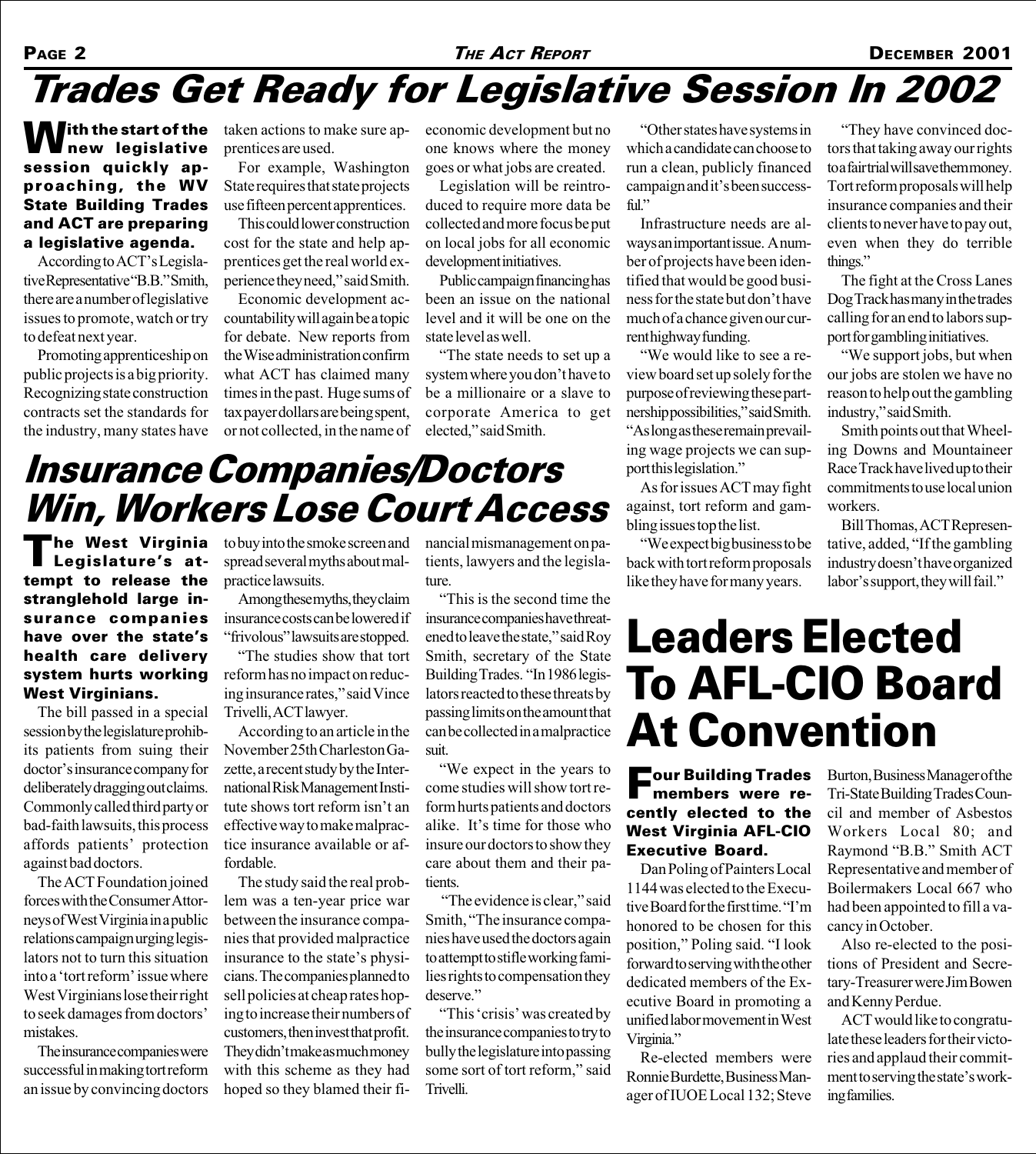#### **DECEMBER 2001 THE ACT REPORT 4 THE ACT REPORT PAGE 3** Ohio Trades Call For Political Action

s the State of Ohio<br>sliding down that s the State of Ohio slippery slope to become a right-to-work state?

Without political participation from Ohio union members as well as support from members in West Virginia, it just might.

Ohio lawmakers have already taken prevailing wage from public school projects.

There is also a bill (Senate Bill 114) pending before the Insurance, Commerce and Labor Committee that would eliminate prevailing wage from all statefunded projects.

As if that weren't enough, the state wants to eliminate the pressure piping inspectors Office, leaving its duties to the Building Inspection office.

This is not a good idea be-

cause it would allow a person who is not necessarily qualified to inspect high pressure pipes to do those inspections as a general building inspector.

Construction history shows that removing prevailing wage costs more in the long run than paying decent wages for quality work.

"That's been proven recently in Ohio as the school boards

## Uncertified Crane Operators Caught Red Handed On I-81

#### **Outlaw crane opera**tors beware!

The state's Division of Labor (DOL) wastes no time in enforcing the new crane operator certification law.

erator and another who was not certified to run the type of crane he was operating.

The investigator immediately ordered the operators off the cranes and off the job.

"We're glad to see the DOL taking the new law seriously and enforcing the rules," said Larry Young, ACT Representative.

RDI was working for APAC Inc., a non-union general conhave had problems with bad contractors doing shoddy work, said Walter "Fuzz" LaRue, ACT Representative.

For example a company installed a gas well incorrectly and did an inferior welding job on the pipes inside a school, leaving children in danger of a deadly gas explosion. The school board now has to pay to have the well redone.

All Ohio building trades members need to be aware of this problem and take action by calling and writing letters to their legislative representatives," said Dave Williams, President of the Ohio State Building Trades.

Remind your legislators that Senate Bill 114 is bad for Ohio's working people and taxpayers. It compromises safety, costs taxpayers more money ,and deprives qualified local workers of the work they desperately need.

#### **COGENTRIX**

*FROM P. 1*

NMA agreement between Kvaerner and the Building Trades was presented as part of the official record. The letter also stated that if Kvaerner does not get the job, Cogentrix will still require any contractor to use the NMA agreement.

This agreement is the result of many local union members, county commissioners and state senators getting involved and spending a lot of time and energy ensuring this project had the right result," said ACT's Walter "Fuzz" LaRue.

The key to our success was early intervention in the permit process by ACT and the local effort to work towards an agreement."

### **COURT**

*FROM P. 1*

White, ACT Director.

The building at WVU was constructed by Platinum Properties which is owned in part by Mike Puskar, a member of the WVU Foundation board. Furthermore, Platinum hired March-Westin as their contractor without going out for bids.

March-Westin uses union carpenters but not other crafts.

The Supreme Court suggested looking at several factors to determine whether or not a project is public or private.

According to the opinion, lower courts should take the following into consideration:

Whether a public entity initiated the project

The extent of control retained by the public entity

The extent to which the project will be used for a public purpose

Whether public funds are used either directly or indirectly by means of a lease arrangement

Whether a lease contract is written solely to evade the prevailing wage act

Any other relevant factors not listed above that may be relevant as to whether the project is private or public.

This is a bitter-sweet victory because the court let WVU off the hook.

The University got away with a crime," said White.

The decision makes it clear that what WVU did is now illegal.

This opinion slams the door shut on state agencies and companies who want to destroy our bidding and prevailing wage laws. It is a major victory for construction workers and tax payers.

This crane is the scene of the crime on I-81 near Martinsburg where the DOL issued a cease and desist order.

Rigging and Digging Inc. (RDI), an out-of-state subcontractor on a project near Martinsburg was caught using uncertified crane operators earlier this month.

A DOL investigator discovered one uncertified crane op-

In addition, the DOL Investigator found that RDI, of Hagerstown Maryland, did not have a valid West Virginia contractors license.

As a result RDI was issued a cease and desist order thus ending their work on the project.

tractor on the \$8 million project on I 81.

"It's the lawnow," said Ronnie Burdett, Business Manager for IUOE 132.

The DOL has done a great job policing uncertified contractors.